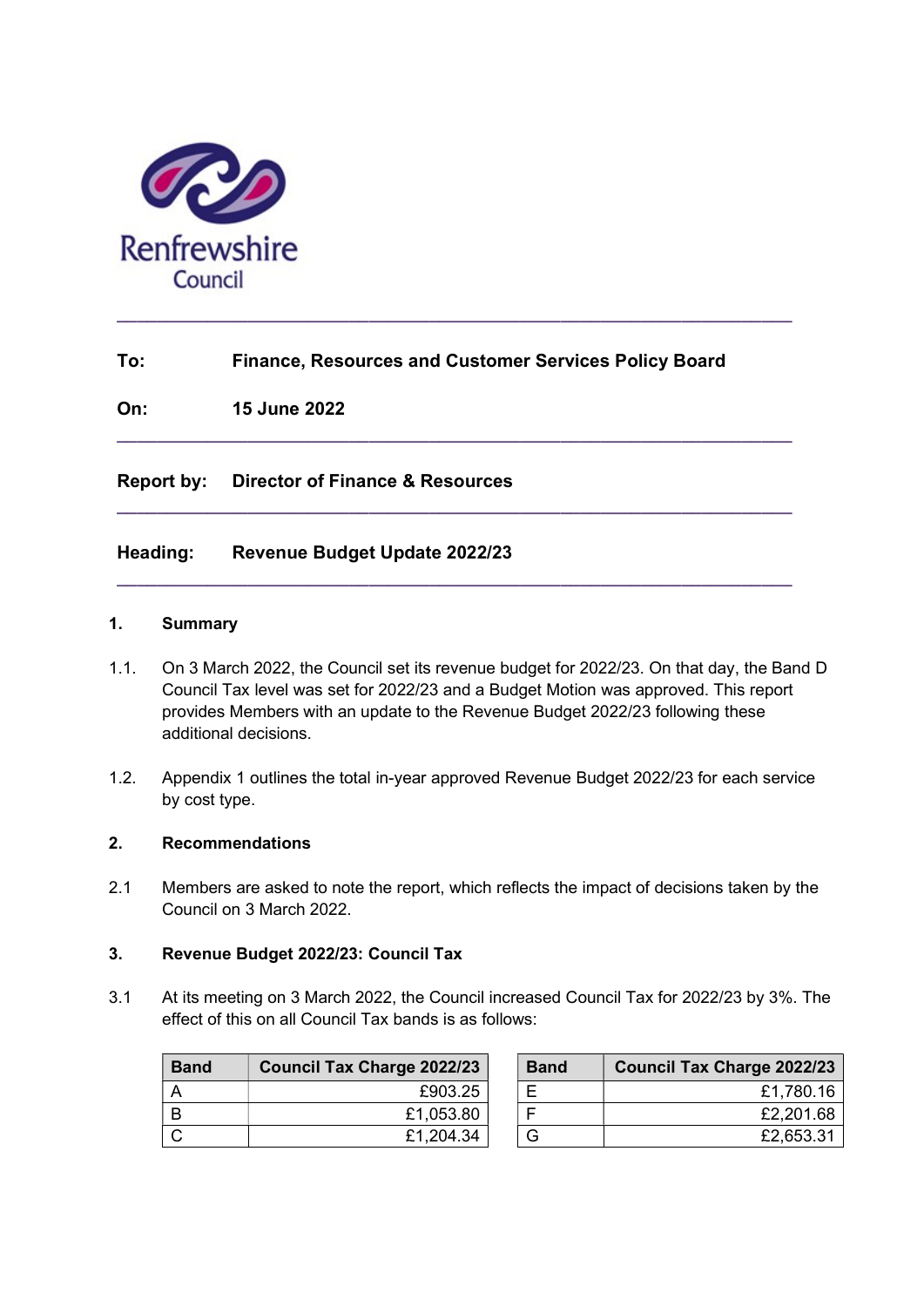| . . | $-1,$ 354.88 $\vert$ |  |  | no orn<br>.46 |
|-----|----------------------|--|--|---------------|
|-----|----------------------|--|--|---------------|

### 4. Revenue Budget 2022/23: Budget Motion

4.1 A number of initiatives were outlined in the Budget Motion on 3 March 2022, which amounted to an additional £5.687m being planned for financial year 2022/23. Of this, £0.055m is recurring spend and £5.632m is non-recurring spend, as follows:

| <b>Description</b>                                                                                                                                                | <b>Budget</b><br>2022/23 |
|-------------------------------------------------------------------------------------------------------------------------------------------------------------------|--------------------------|
| <b>Recurring Costs</b>                                                                                                                                            | £000                     |
|                                                                                                                                                                   |                          |
| Borrowing costs on capital investment in artificial playing surfaces and<br>community halls                                                                       | 55                       |
| <b>Non-recurring Costs</b>                                                                                                                                        |                          |
| Fairer Renfrewshire Programme                                                                                                                                     |                          |
| Top-up funding for Discretionary Housing Payments (DHP)                                                                                                           | 300                      |
| Top-up funding to the Scottish Welfare Fund (SWF)                                                                                                                 | 500                      |
| Extend the funding provided to households in 2021/22 to tackle financial<br>insecurity and hardship                                                               | 270                      |
| Additional funding re Children and young people's mental health and well-<br>being, supplementing £0.250m set aside in 2021/22                                    | 100                      |
| Unallocated; to be outlined in a future Fairer Renfrewshire report                                                                                                | 3,812                    |
| Pilot enforcement service over 12 months to tackle fly-tipping across<br>Renfrewshire, utilising CCTV technology and improved links to SEPA /<br>Police Scotland* | 450                      |
| Replenish the Cultural Heritage & Events Fund (CHEF) in 2022/23 to<br>continue to support our local cultural and heritage organisations**                         | 200                      |
| <b>Total</b>                                                                                                                                                      | 5,687                    |
| <b>Funded by:</b>                                                                                                                                                 |                          |
| One-off use of reserves from Social Renewal Fund                                                                                                                  | 1,000                    |
| One-off use of reserves from Unearmarked balances*                                                                                                                | 450                      |
| One-off use of reserves from COVID-19 Recovery Fund**                                                                                                             | 200                      |
| One-off settlement funding from Scottish Government                                                                                                               | 3,982                    |
| <b>Council Tax receipts</b>                                                                                                                                       | 55                       |
| <b>Total</b>                                                                                                                                                      | 5,687                    |

- 4.2 On 2 March 2022, the Scottish Government released Finance Circular 1/2022, which included details of previously undistributed settlement funding for Renfrewshire Council of £13.866m.
- 4.3 The following table was presented as Table 6 in the report to Council on 3 March 2022 with draft figures before the above decisions were taken. It is now updated here to reflect the impact of the use of reserves and the additional planned expenditure.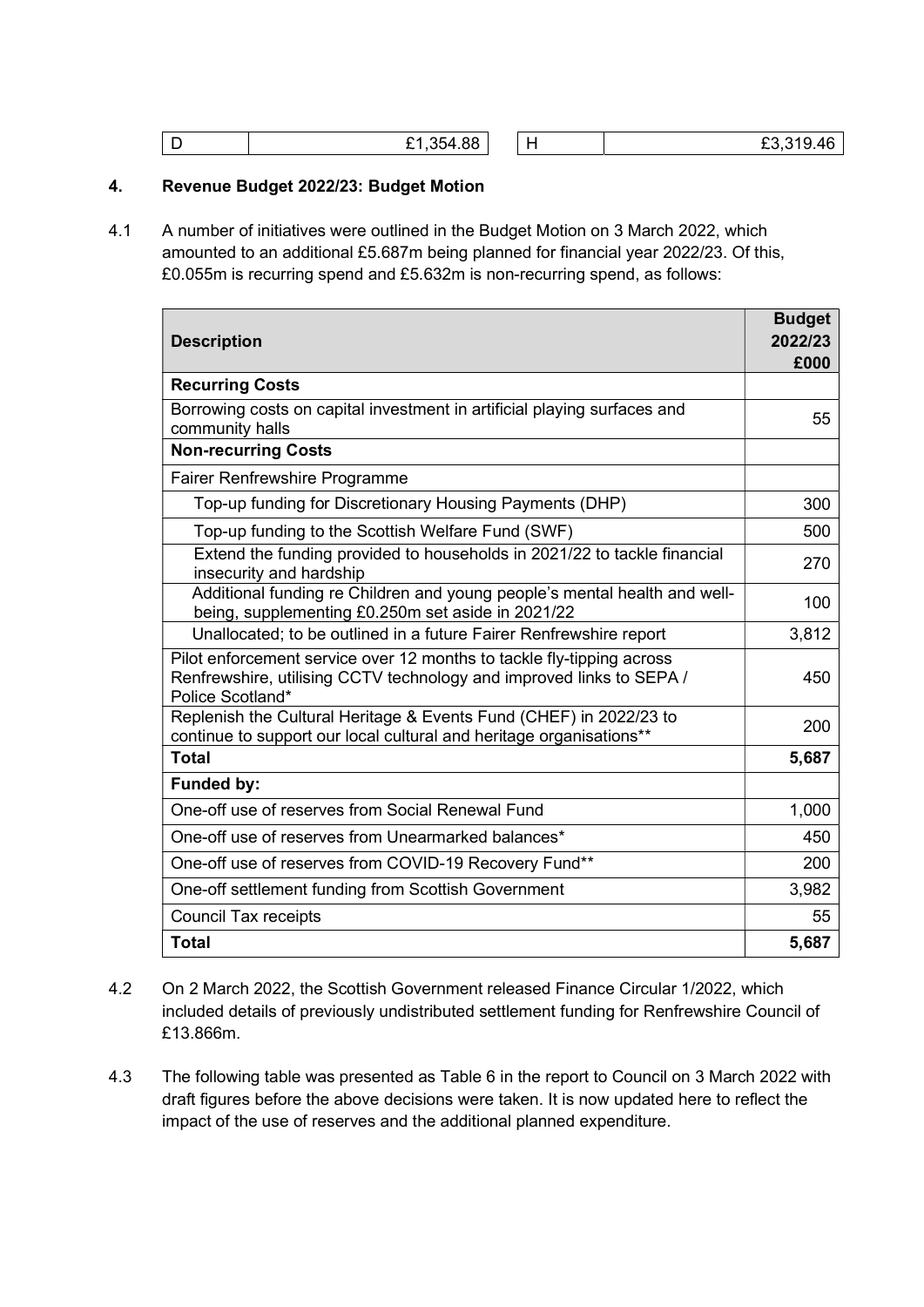| <b>Budget Overview 2022/23</b>                | <b>Draft</b><br><b>Budget</b><br>3 March | <b>Approved</b><br><b>Budget</b><br>3 March | <b>Movement</b> |
|-----------------------------------------------|------------------------------------------|---------------------------------------------|-----------------|
|                                               | £000                                     | £000                                        | £000            |
| <b>Confirmed Government Grant</b>             | 365,154                                  | 379,020                                     | 13,866          |
| Council Tax Income                            | 97,852                                   | 100,788                                     | 2,936           |
| Council Tax / Community Charge Arrears        | 400                                      | 400                                         |                 |
| <b>Total Income</b>                           | 463,406                                  | 480,208                                     | 16,802          |
| Less: Estimated Spending need                 | (466, 287)                               | (480, 208)                                  | (13, 921)       |
| <b>Recurring Budget (Deficit) / Surplus</b>   | (2,881)                                  | 0                                           | 2,881           |
| Less: Estimated Spending need (non-recurring) | 0                                        | (5,632)                                     | (5,632)         |
| One-off Revenue allocation                    | 3,982                                    | 3,982                                       | 0               |
| One-off use of Reserves                       | $\Omega$                                 | 1,650                                       | 1,650           |
| <b>In-Year Budget Surplus</b>                 | 1,101                                    | 0                                           | (1, 101)        |

# 5. Resource Allocations

5.1 Appendix 1 attached summarises the provisional resource allocation for each service. This is the In-Year budget position and includes the total spending needs, both recurring and non-recurring, outlined above. Resource allocations are subject to amendment during the financial year, to reflect allocation to services of inflationary budgets held at the outset within Miscellaneous Services.

### Implications of the Report

1. Financial - The report and appendix provide background information on the 2022/23 budget, identifying an in-year break-even position, after the application of one-off funding and use of reserves.

—————————————————————————————————————

- 2. HR & Organisational Development none arising from this report.
- 3. Community/Council Planning none arising from this report.
- 4. Legal none arising from this report.
- 5. Property/Assets none arising from this report.
- 6. Information Technology none arising from this report.
- 7. Equality & Human Rights none arising from this report.
- 8. **Health & Safety** none arising from this report.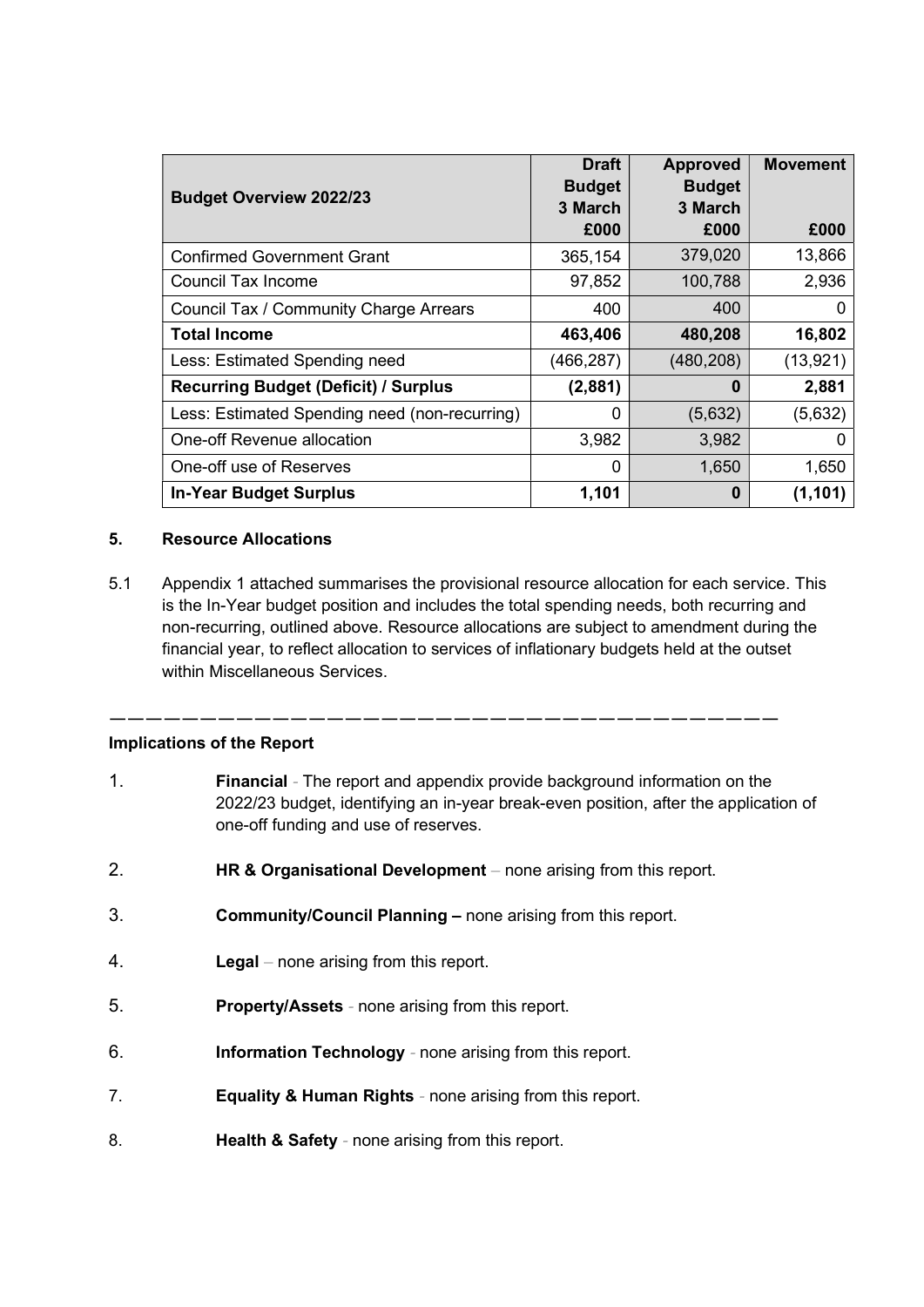- 9. **Procurement** none arising from this report.
- 10. **Risk** none arising from this report.
- 11. **Privacy Impact** none arising from this report.
- 12. Cosla Policy Position none arising from this report.
- 13. Climate Risk none arising from this report.

Author: Alastair MacArthur, Director of Finance & Resources

 $\_$  , and the set of the set of the set of the set of the set of the set of the set of the set of the set of the set of the set of the set of the set of the set of the set of the set of the set of the set of the set of th